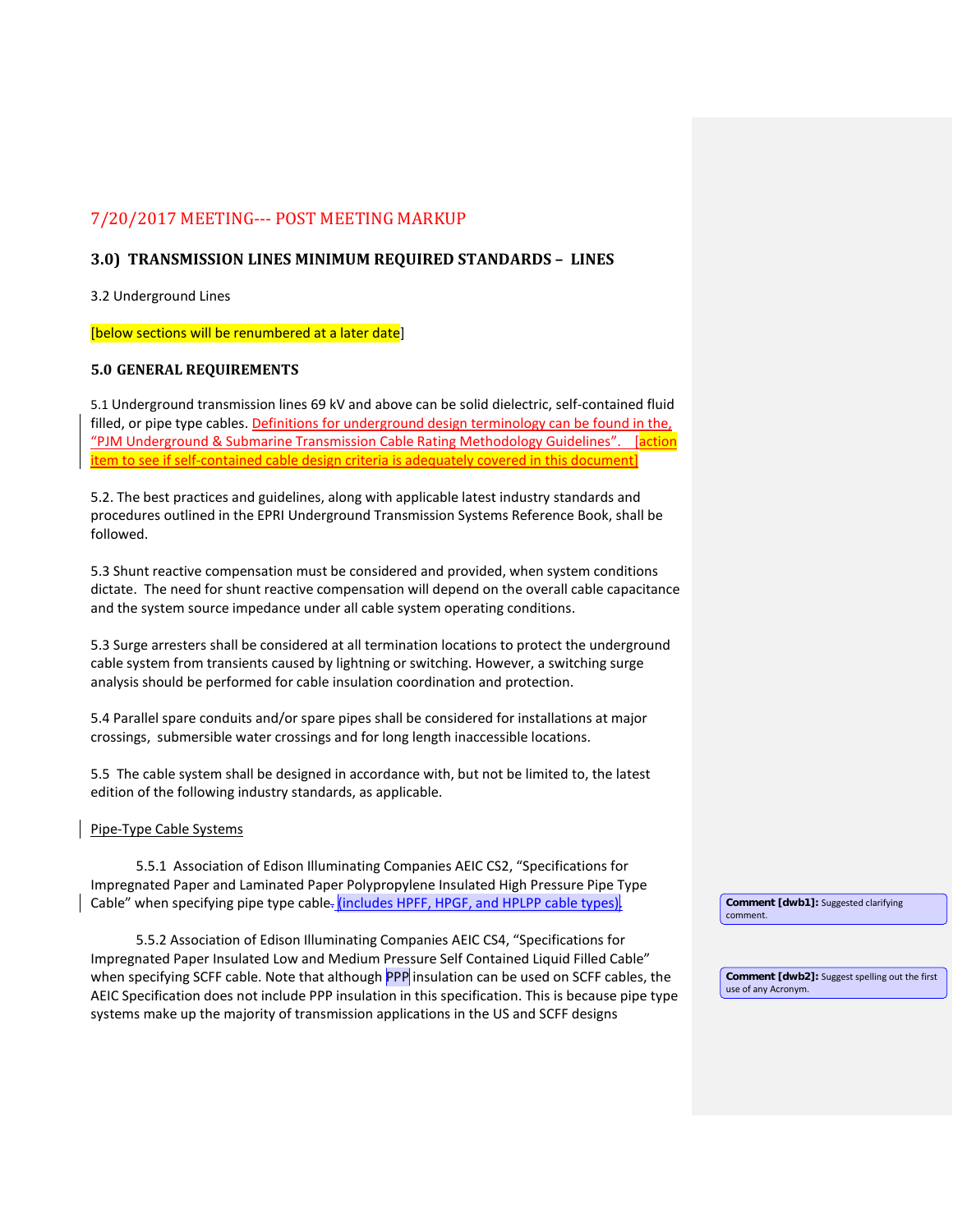using PPP have not been installed to date.

5.5.3 ASTM A523, "Standard for Plain End Seamless and Electric-Resistance-Welded Steel Pipe for High Pressure Pipe Type Cable Circuits."

5.5.4 ASTM A312/A321MA312M, "Standard Specification for Seamless, Welded and Heavily Cold Worked Austenitic Stainless Steel Pipes."

5.5.5 AEIC CS31, "Specification for Electrically Insulating Pipe Filling Liquids for High-Pressure Pipe-Type Cable."

5.5.6 NACE Standard RSP0169, "Control of External Corrosion on Underground or Submerged Metallic Piping Systems."

#### Solid Dielectric Cable Systems

5.5.6 Association of Edison Illuminating Companies AEIC CS9, "Specification for Extruded Insulation Power Cables and their Accessories Rated Above 46 kV through 345 kV AC" when specifying solid dielectric cable.

5.5.7 IEEE 575, "Guide for the Application of Sheath-Bonding Methods for Single-Conductor Cables and the Calculation of Induced Voltages and Currents in the Cable Sheaths."

5.5.8 IEC 62067, "Power Cable with Extruded Insulation and Their Accessories for Rated Voltages Above 150 kV up to 500 kV – Test methods and Requirements"

5.5.9 IEEE Std. 404, "Standard for Extruded & Laminated Dielectric Shielded Cable Joints Rated 2.5 kV – 500 kV when specifying cable systems.

5.5.10 ANSI/ICEA S-108-720, "Standard for Extruded Insulation Power Cables Rated Above 46 through 345 kV."

5.5.11 IEC 60840, "Power Cables with extruded insulation and their accessories for rated voltages above 30 kV (Um = 36 kV) up to 150 kV (Um = 170 kV) –Test methods and requirements."

### All Cable Systems

5.5.12 IEEE Std. 48, "Standard Test Procedures and Requirements for Alternating-Current Cable Terminations 2.5 kV – 765 kV when specifying cable systems.

5.5.13 IEEE Standard 442, "IEEE Guide for Soil Thermal Resistivity Measurements."

[need to address IEC terminations standards for HPFG]

**Comment [dwb4]:** Seems SP0169 has replaced RP0169.

**Comment [dwb3]:** Digits transposed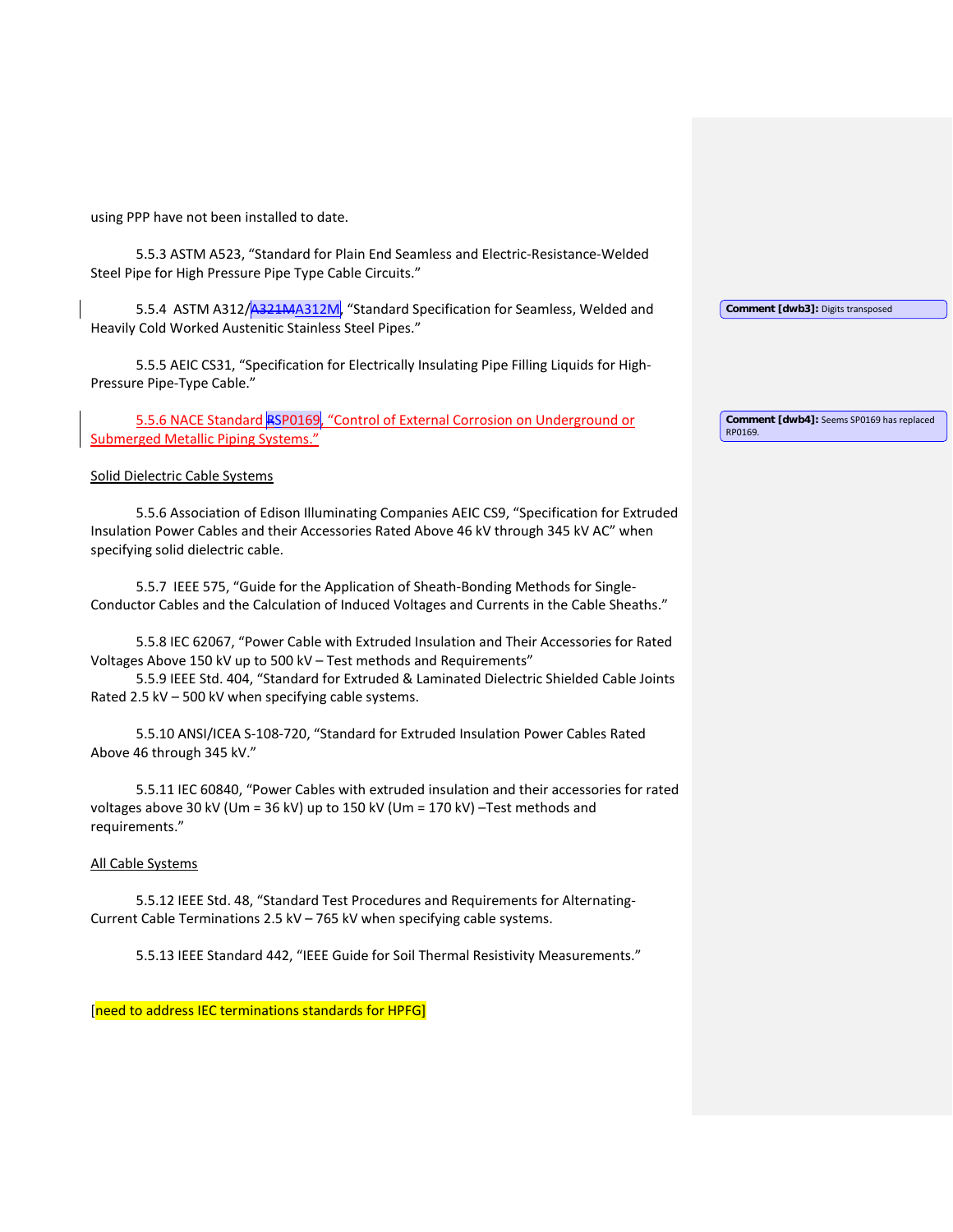# **6.0 DESIGN PARAMETERS**

# **6.1 ROUTING**

6.1.1 Route considerations shall include the following:

- 1. Minimizing route length.
- 2. Routing should avoid or limit activities in environmentally sensitive areas
- 3. Avoid archeological or historical areas
- 4. Consider the type of existing land use (easements, urban, suburban, rural)
- 5. Ability to obtain ownership or easement rights
- 6. Construction considerations
- 7. Maintenance access
- 8. Proximity to obstacles (rivers, major highways, railroads)
- 9. Traffic control
- 10. Adjacent existing underground utilities
- 11. Existing commodities facilities and their depth to be crossed
- 11.12. Jack & Bore or Horizontal Directional Drilling (HDD) options and potential frac-
- out releases
- 12.13. Changes in elevation
- 13.14. Sources of thermal energy such as other circuits, steam mains
- 14.15. Permitting timelines
- 15.16. Soil types
- 16.17. Soil thermal resistivity
- **17.18.** Pulling calculations and maximum reel lengths
- **18.19.** Manhole and splice locations
- **19.20.** Feasibility of construction**.**

### **6.2 Ampacity Overview**

6.2.1 The Designated Entity shall determine normal and emergency ratings for both summer and winter seasons using an appropriate facility rating methodology . Software designed to perform thermal analyses for underground cable systems shall be used.

6.2.2 Cable ampacity calculations shall be performed for two conditions, normal (steady-state) and emergency, and shall consider the following factors:

- 1. Cable Insulation
- 2. Load factor
- 3. Conductor size, materials, and construction
- 4. Dielectric losses

**Comment [dwb5]:** This should pair well with item #11.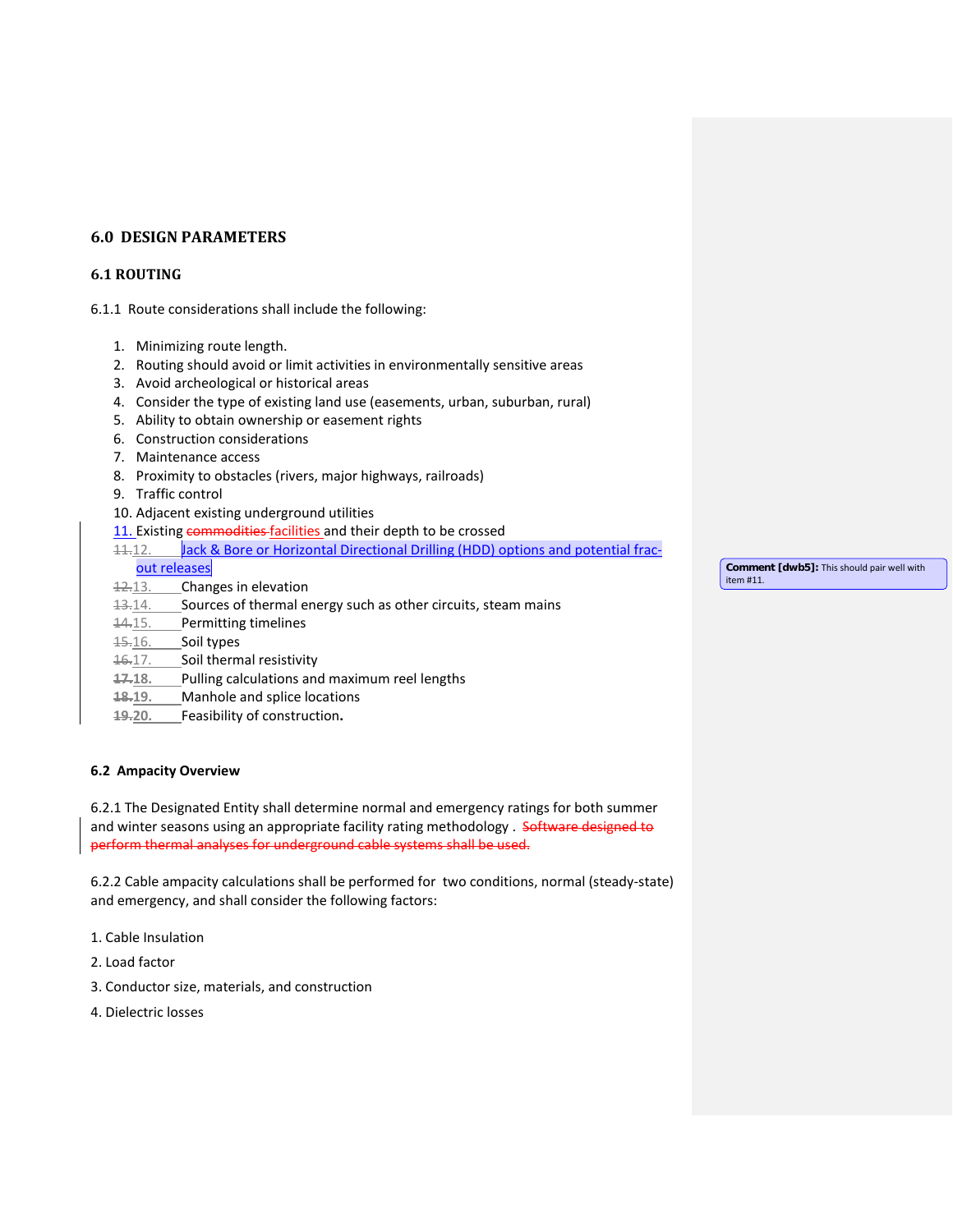5. Mutual heating effect of other heat sources like existing cables, ducts, steam mains or other underground facilities that have an effect on the rating of the cable

6. Ambient earth temperature

7. Depth of burial

8. Type of surrounding environment (soil, duct bank, concrete, grout) and their thermal characteristics

9. Pipe size or conduit size

6.2.3 A route thermal survey and laboratory testing shall be performed to obtain the native soil thermal resistivity and ambient soil temperatures at expected cable installation depths along the route for use in the rating calculations to select the conductor size.

6.2.4, Corrective thermal backfill materials shall be considered for transmission cable systems if not in a duct bank or needed to meet or increase ampacity. These can be engineered graded sand or granular backfill that is compacted or a fluidized thermal backfill.

6.2.5 The ampacity calculations associated with a pipe type cablean underground cable system encompass many aspects of the cable system including construction and installation. It is imperative for the designated entity to fully understand all of the different parameters which affect the cables normal and emergency ratings. Particular attention must be paid to installing the cable so as to not adversely affect the cables required-final thermal ratings. A comprehensive review of the cables installation data must be performed in order to determine its actual verses theoretical design rating. Installation factors that affect cable ratings include ambient earth temperature, thermal resistivity of existing and placed backfill, spacing between other sources of heat, burial depth, etc.

6.2.6 The project MVA rating basis shall be confirmed by final ampacity calculations based on the installed line. The preliminary inputs for the cable ampacity calculations shall be validated by field testing and as-builts of the installation. In-situ soils, placed concrete and engineered backfill shall be tested to determine the as-built thermal resistivities for use in performing the final ampacity calculations. . The as-built profile and depths of burial along the installation shall be validated against the preliminary inputs and used for the final ampacity calculations.

## 6.2.7 Se section xxx regarding dynamic line rating.

6.2.8 For more information concerning how cable rating calculations are implemented in the operation of transmission lines, please see PJM Manual 3: Transmission Operations (Section 2 Thermal Operating Guidelines).

**7.0 Pipe Type Cable Considerations**

**Comment [dwb6]:** "design more appropriate than "theoretical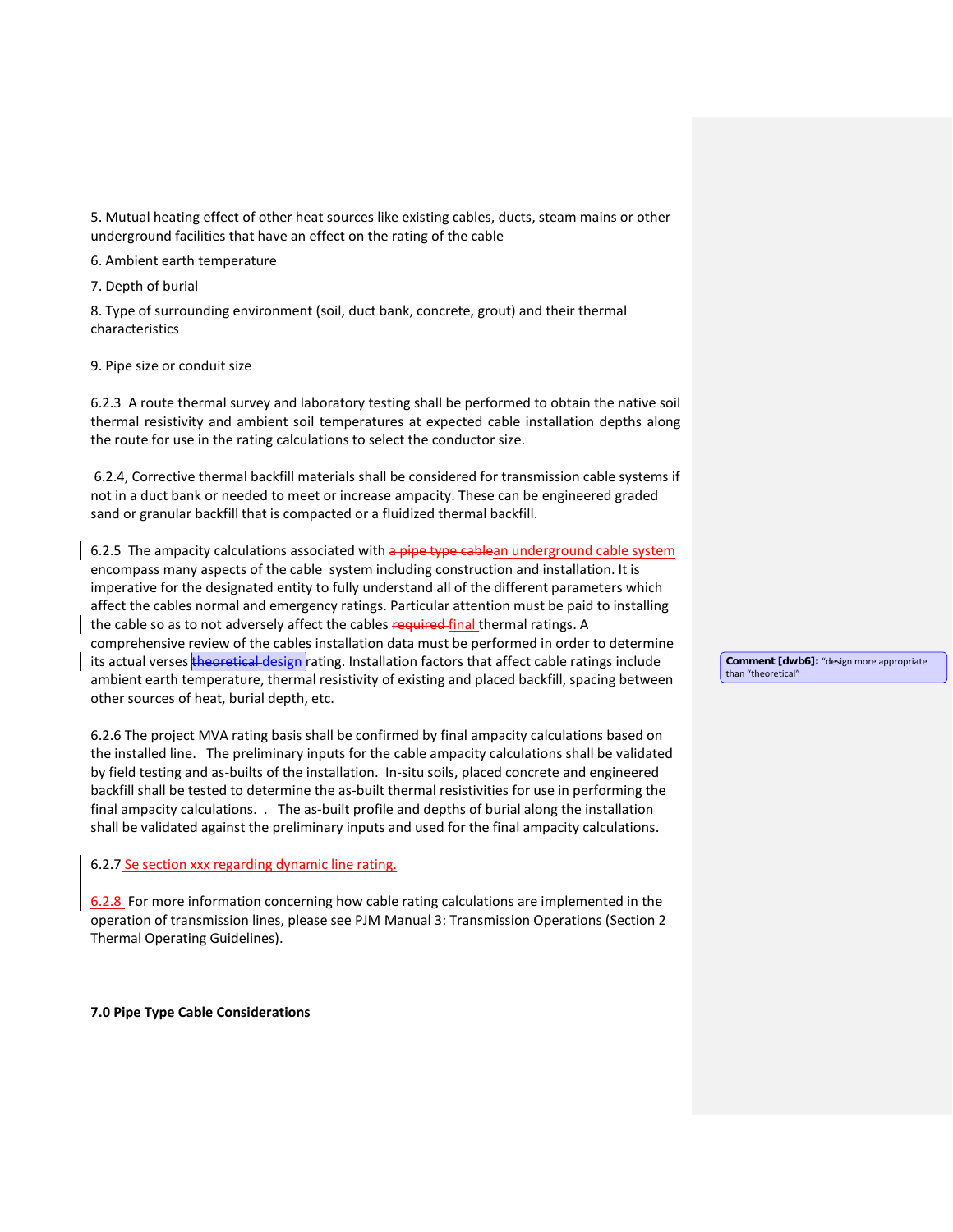7.1 Pipe Type Cables Systems are comprised of High Pressure Fluid Filled (HPFF) and High Pressure Gas Filled (HPGF) systems. HPFF systems have been installed at 345 kV voltages and lower, HPGF systems up to 138 kV and lower. Pipe Type Cables Systems shall have all three insulated cable phases installed in a common steel pipe. The cables transition to three smaller individual stainless steel pipes to permit termination of the cable. Only one insulated cable is installed in the stainless steel pipe.

7.2 The steel pipe shall comply with the latest edition of ASTM A523, "Standard for Plain End Seamless and Electric-Resistance-Welded Steel Pipe for High Pressure Pipe Type Cable Circuits.

7.3 The stainless steel pipe shall comply with the latest edition of ASTM A312/A321M, "Standard Specification for Stainless, Welded and Heavily Cold Worked Austenitic Stainless Steel Pipes."

7.3 Coating systems, which is the primary corrosion protection, are required for both inside and outside of steel pipes to protect against corrosion prior to and after installation. Coatings shall be a mastic or polyethylene coating or fusion bonded epoxy with an epoxy-concrete. .

7.5 4 The design shall include a cathodic protection system, using either 1) a passive system where galvanic anodes are installed along the pipe route.; if a **holiday** occurs in the pipe coating, the anode bags provide the sacrificial ions instead of the pipe or 2)an impressed current system where an alternating current source powers a rectifier supplying the ions from an array of anode bags usually located at one end of the pipe(s). The cathodic protection system shall be designed to NACE Standard RP0169 latest revision titled "Control of External Corrosion on Underground or Submerged Metallic Piping Systems." Together the coating system and cathodic protection system protect the integrity of steel pipes and minimize leaks.

7.6-5 The conductor in Pipe Type Cables shall be either copper or aluminum. [check to see if aluminum still manufacturered] The cable shall comply with AEIC CS-2 latest revision. Pipe type cables shall be insulated with kraft paper or laminated paper polypropylene (LPP) tape. Other tapes on a pipe type cable shall be used for shielding, segmental insulation, moisture barriers, binder tapes and outer shielding tapes. Two "D" shaped skid wires shall be spiral wrapped around the final insulated cable to reducing pulling friction while protecting the cable insulation during installation. Skid wire material shall be specified due to the different coefficient of friction (COF) value of the material.

7. $7.76$  Pipe type cables are impregnated with insulating fluid under vacuum and high temperature at the factory. Only HPFF use insulating fluids after cable installation. Insulation fluids shall meet the AEIC CS31 latest revision and the requirements of the HPFF circuit, such as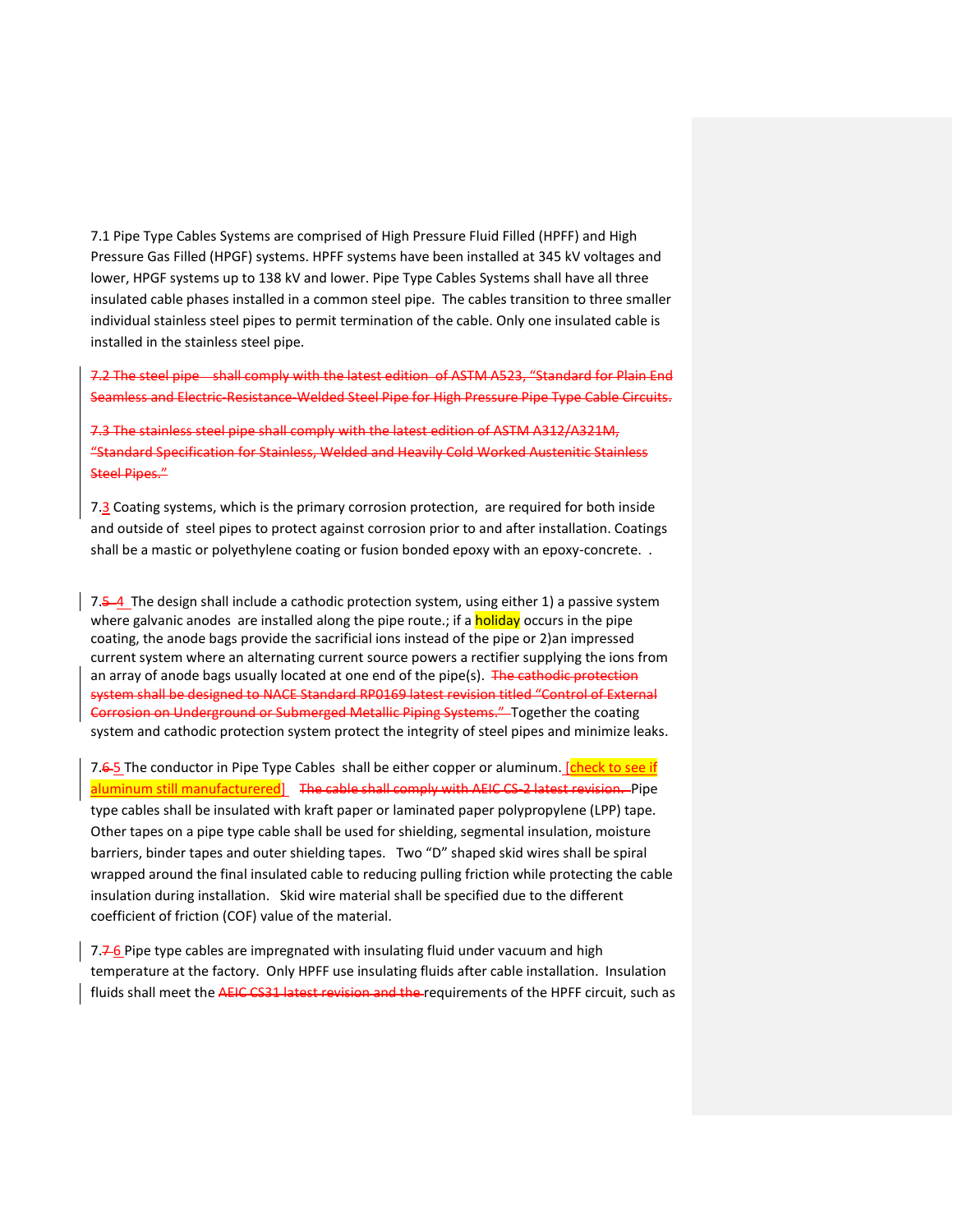fluid circulation and/or forced cooling if additional power transfer is required of the HPFF cable system.

Route elevation, pipe size, cable size and circuit length shall be taken into consideration for hydraulic calculations in determining the rated fluid pressure on the cable system and pressure settings for the relief valves in the pressurization plant. The typical nominal pressure is 200 psi for a HPFF system.

The fluid in the HPFF system must be at rated pressure prior to energizing the cables. A hydraulic soak period shall be implemented to bring or return the HPFF system to rated pressure. The fluid must be at rated pressure for 24 hours before testing or energizing the cable.

The impregnate insulating fluid for HPGF HPFF systems shall be extra high viscosity fluid to slow the fluid from draining out of the cables during handling and throughout the life of the cable.

7.8.7 Straight, anchor, stop, semi-stop and trifurcating joints shall be designed to connect the cable sections and provide other features for the cable system as needed. Insulation over the splices must meet the same performance standard as the cable insulation and control the electrical stress of the splice. All three cable phases shall be spliced at the same location. The design shall take into account that the splices are encased in a carbon steel telescoping pipe of multiple sections and that the telescoping pipe is welded together and welded to the pipe installed. Design shall consider that splices be installed in manholes for future access.

All phase cables shall be supported to prevent thermal mechanical bending (TMB.) Specialized anchor and skid joints shall be used for steep inclines and drastic changes in elevation to minimize and prevent thermal mechanical movement. Restraint locations and design and placement methodology shall follow good engineering practices.

7.9.8 For HPFF and HPGF pipe systems, terminations must seal the insulating fluid or insulating gas from the environment.

Design shall ensure that the termination is sized to the cable and meets the operating pressures of the cable system for various conditions. The termination's insulation creepage distance shall be selected based upon the operating environment. [check IEEE48 if terminations are pressure tested to 1000psi as standard]

It is critical the termination mounting plate is dry fitted to the pipe system. This ties all the variables from constructing the termination structure, its foundation and riser pipe length.

**Comment [dwb7]:** Redundant with 7.9.

**Comment [dwb8]:** Shouldn't this be HPFF?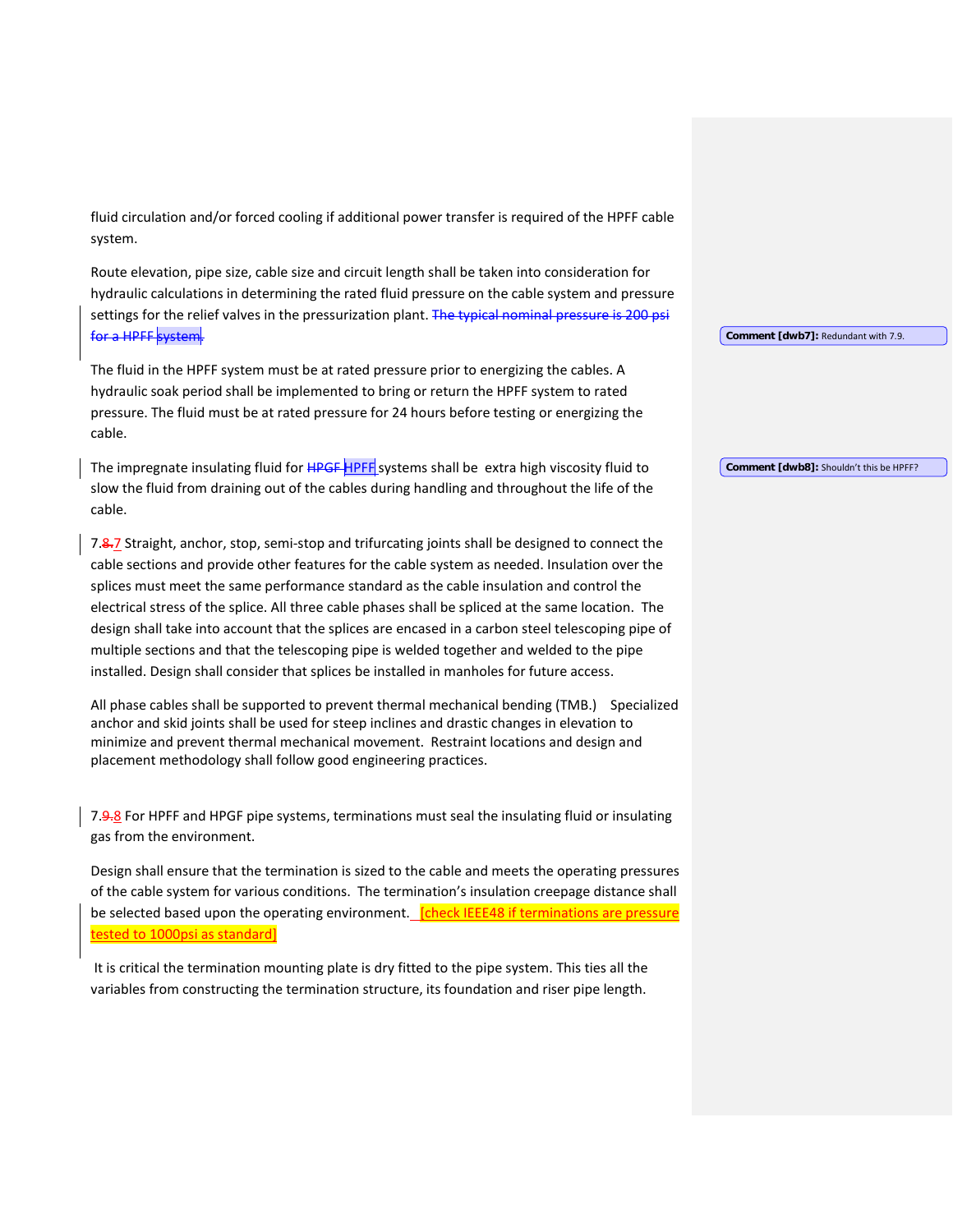Proper fitment is required for final weld of the mounting plate's tail piece pipe to the riser pipe and ensures the termination will be plumb.

For GIS installations, coordination between GIS manufacture, termination manufacture, cable installation contractor, GIS contractor is mandatory for a successful GIS termination installation. Terminations are usually not ampacity limiting, but on forced cooled pipe type systems the termination rating needs to meet or exceed the cable rating.

7. **10-9** A pressurization/pumping plant is required to pressurize the dielectric fluid in HPFF cable systems for all loading conditions. The nominal operating pressure is 200 PSI. The plant shall be designed and built for the specific circuit parameters such as pipe size, cable size, length of the cable circuits and any circulation requirements. Additional pressurization/pumping plants may be required for long underground cables, to meet reliability requirements of the owner and if there are multiple hydraulic sections in the cable circuit. Environmental concerns shall be considered in the siting and foundation design for dielectric fluid containment.

A pressurization plant may be designed for circulation. Fluid may be circulated down one cable pipe and return to the pressurization plant in the other pipe. This will smooth hot spots in the cable system. For additional capacity from the HPFF circuit, a separate return pipe (no cables inside) for dielectric fluid should be installed at the time of initial construction. This will allow the dielectric fluid to be circulated through heat exchangers or even refrigeration systems before pumped back into the cable pipe. Some owners shuttle linsulation fluid can be shuttled from end of the cable pipe to the opposite end for additional ampacity. This will require pressurization plants on each end of the cable pipes. Fluid circulation, forced cooling, and multiple hydraulic sections will require special valve and pipe schemes.

It is most common for the plant to pressurize two pipe systems. This is achieved by two ladders (piping and valves) supplying the dielectric fluid by pumps driven by two electric motors. The ladders are isolated hydraulically from each other but can be valved together. The plant has a large reservoir tank of dielectric fluid with a blanket pressure of nitrogen over the fluid. The reservoir tank is partitioned for independent fluid supply to the two cable pipe systems.

Pressurization/pumping shall have plant alarms and control systems to ensure pressurization of the cable system. Alarm settings shall be based upon criticality and the response time to the alarm. These alarms must be designed and utilized to minimize the loss of dielectric fluids. Improper operation and abnormal conditions shall be reported to the system or local control center for immediate corrective action.

Leak detection systems can be installed in the pressurization plant for HPFF cable systems if the utility requires it for environmentally sensitive areas. Leak detection compares the predicted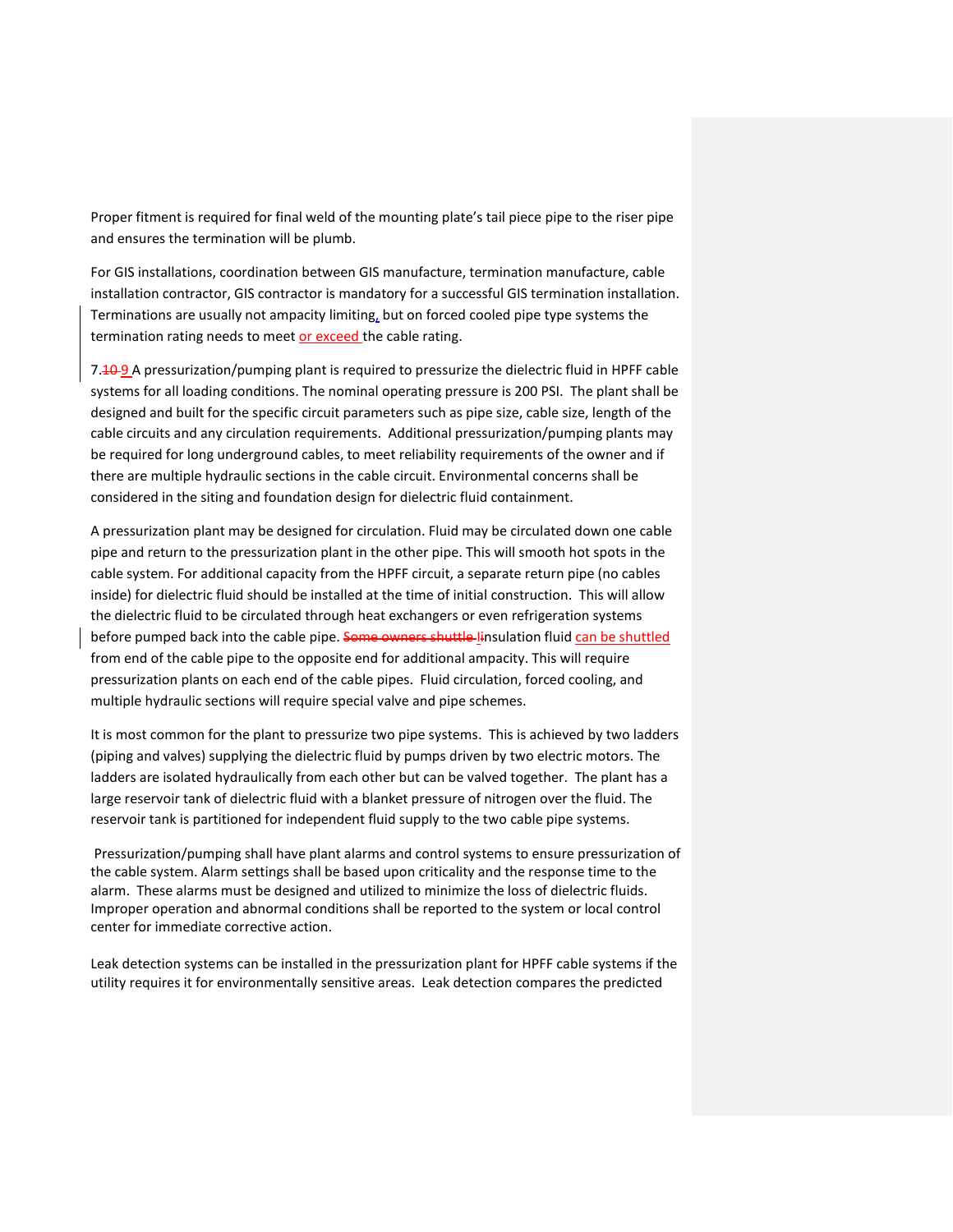fluid entering a cable system versus actual fluid entering the cable system. This can be alarmed before the leak grows larger.

Modern plants operate by a programmable logic controller (PLC) that offer information on the circuit(s) and the various systems inside the pressurization plant. These various systems may be alarmed too. A PLC can provide remote access to the controls in the pressurization plant for a faster response time to an alarm.

The reliability of the cable is no higher than the reliability of the pressurization plant. Pressurizing plants shall remain powered at all time. Two independent sources of power to the pressurization are required with an automatic transfer of power to ensure continuous AC feed to the pressurization plant. The second power source can be a backup generator, dedicated off site power line, or an alternate bus source.

7.44-10 A crossover cabinet shall be installed on the opposite end of the pipe type cable system from the pressurization plant. Inside this cabinet is an electric valve that opens when necessary (usually when low pressure develops on one pipe) to tie the cable pipes together hydraulically normalizing the pressure on the pipe experiencing low pressure. This valve should be alarmed notifying the control center it has opened for an abnormal reason. Like the pressurization plants, a smart crossover with its own PLC is available where it communicates with the pressurization plant. It can be designed to open and close the valve for various conditions. If the cable circuit requires an additional pressurization plant, the crossover cabinet may be replaced by the additional pressurization plant.

## 7.11Testing

Testing pipe type transmission cables and accessories is vital for qualifying cable and cable components for design, installation verification, qualification/acceptance and operations and maintenance purposes.

Test standards and procedures developed for pipe-type cable by organizations such as the Association of Edison Illuminating Companies (AEIC), the Insulated Conductors Committee (ICC) of the IEEE, the International Electrotechnical Commission (IEC), and the Insulated Cable Engineers Association (ICEA) should be referenced and applied to the Pipe cable system.

The testing of high voltage pipe type cable is highly specialized requiring skilled engineering, technicians and equipment.

The EPRI Green Book dedicates an entire chapter to cable testing which describes the principles of cable and accessory testing, summarizes the applicable standards, guides, and procedures that are commonly accepted by the cable industry. It addresses specific test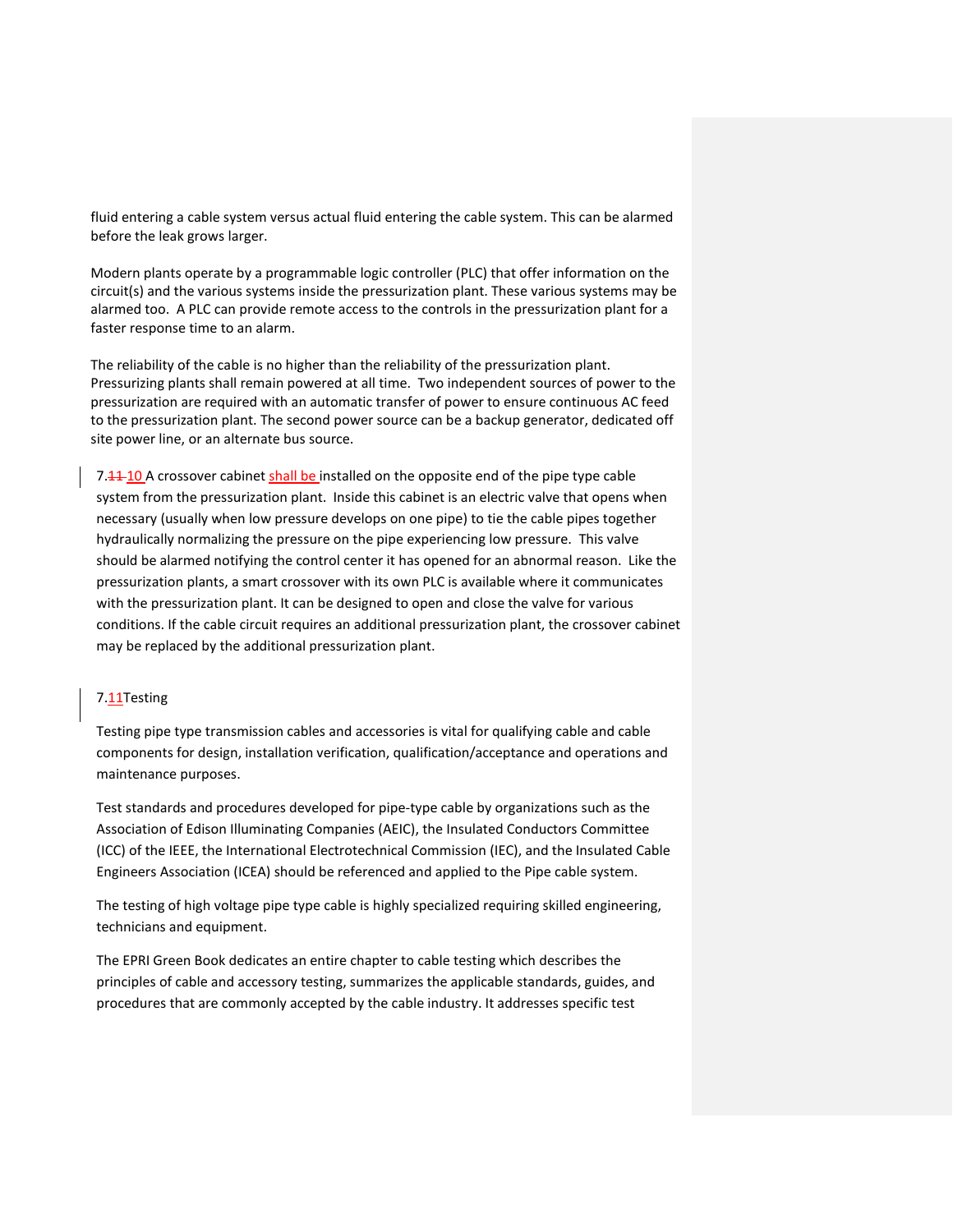procedures, laboratories, equipment for ac, impulse, dc, thermomechanical tests, and describes diagnostic procedures employed in the laboratory and in the field.

Any Designated Entity that proposes to install transmission pipe cable shall demonstrate the requisite knowledge needed to ensure proper design, reliability, operation and maintenance of the cable system.

7.43–12 Dynamic Line Rating is a microprocessor based real time data acquisition and computing system. It repeatedly measures independent variables along the line and within auxiliary equipment (pressurization plant, high speed circulation system or heat exchanger) that define the thermal state of the cable and uses this information to calculate real time cable ratings. If Dynamic Line Rating (DLR) is considered in the design, the design shall consider the operation and maintenance needs to maintain this system. [PJM to check if have ability to accept DLR operations]

7.14 Pipe type cable routes need patrolled on a regular basis. The intent here is to prevent dig in from contractors digging in the vicinity. Cable terminations should be inspected for small weeps of fluid and leaning termination stands. Pressurization plants need inspection and possibly exercising the pumps. Some systems are consistently loaded and the pressure never drops low enough for the pumps to activate. For impressed current cathodic protection system, check the voltage on the power supply to the rectifier if it is not alarmed. [look at 5/8/2017 item 4B planning committee document from substation group to assess what they wrote].

### **8.0 Solid Dielectric Cable Considerations**

8.1 Extruded dielectric cable systems shall be insulated with ethylene-propylene rubber (EPR) at voltages up to and including 138 kV or with cross-linked polyethylene (XLPE) insulation. Pressurization of the cable system is not required.

8.2A metallic moisture barrier or sheath, such as This can be a lead sheath, corrugated copper or aluminum sheath, or copper or aluminum foil laminate, is required to prevent moisture from entering the cable.

8.3 The cable shall have a durable, moisture-resisting thermoplastic compound for use as the jacket to provide mechanical and corrosion protection. The cable shall be designed with an electrically conducting coating on the outside of the jacket that is suitable for jacket integrity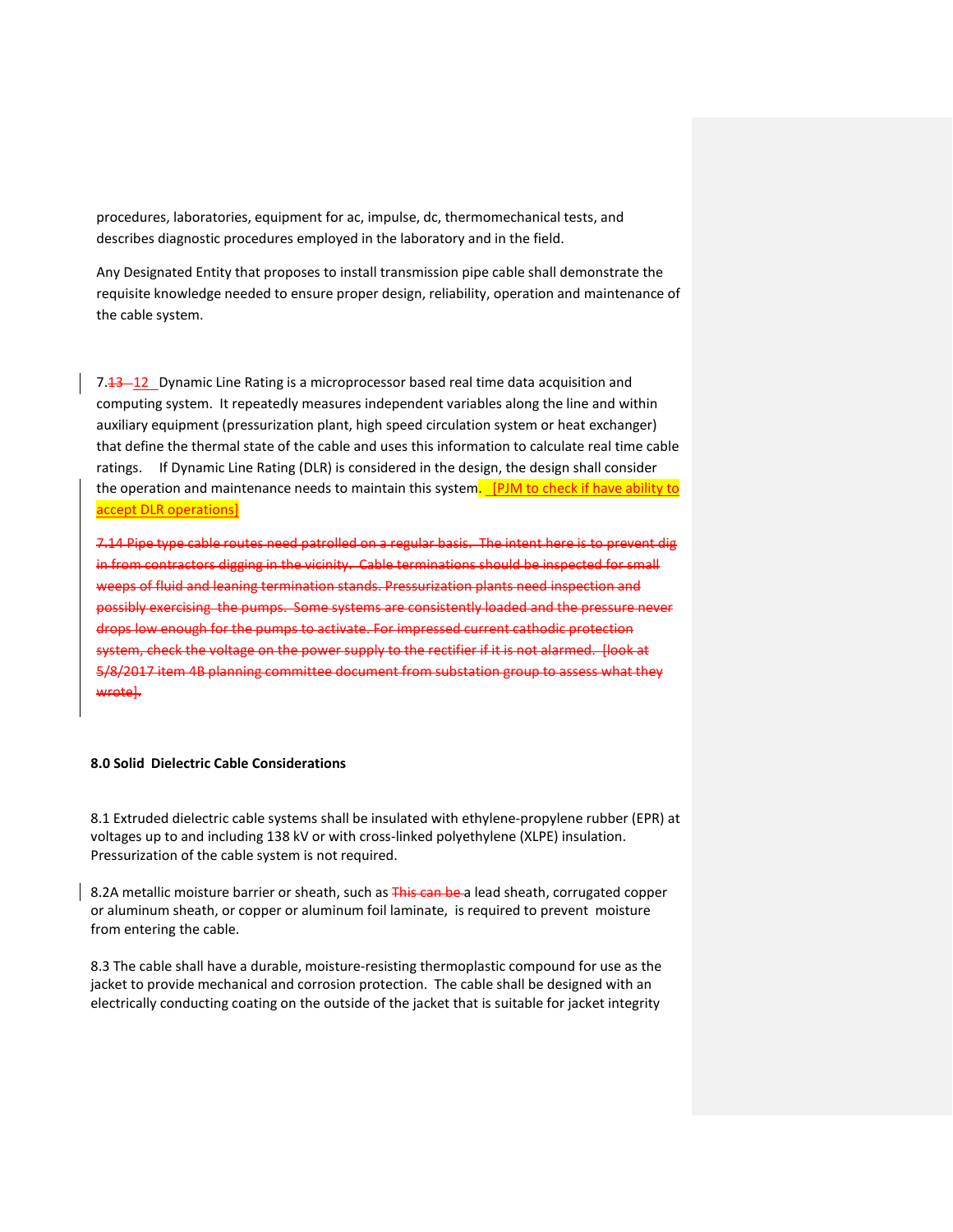tests and that will be electrically continuous after the cable is installed. This coating shall be a graphite varnish coating or a semi-conducting extruded layer.

8.4 The metallic shield and sheath shall be grounded or bonded to the local ground, using either multipoint grounding, single point grounding or have crossbonding.

8.5 The cable sheath, bonding cables and ground continuity conductors shall be designed for the expected fault current and clearing time. The cable system shall have grounding link boxes and sheath overvoltage protector link boxes for connecting the cable sheath to the substation ground grid and to facilitate performing jacket integrity tests.

8.6 Link boxes shall be constructed of type 304 stainless steel or other non-corroding metal. Link boxes shall have bolted, removable copper or brass links capable to carry the fault current. The link boxes shall be weather-tight.

8.7 For single point grounded cable systems, a ground continuity conductor is required for the line for proper fault current to flow. The quantity and size of the ground continuity conductors shall be calculated per IEEE 575. For single point grounded cable systems, a link box with a sheath voltage limiter is required to protect the cable jacket from damage during a fault. For single point grounding, the voltage rise at the open end of the shield shall be limited to 150V.

8.8 For crossbonded grounding, link boxes shall be installed at the transposition points with sheath voltage limiters to protect the cable jacket from damage during a fault

8.9 Sheath voltage limiters shall be adequately sized for nominal and transient voltages that occur during fault conditions.

8.10 Splices shall be of the same insulation class as specified for the cable. The current ratings of the splices shall be as a minimum the current rating of the cable for which the cable splice is designed.

8.11 Terminations shall be sized and rated for the cable system. The terminations and component parts shall be Class 1 terminations as defined in IEEE Standard 48. The proposed terminations shall be supplied with means to maintain the hermetic sealing of the cable system where the metallic cable sheath is connected to the termination. Standoff insulators capable of withstanding 20 kV dc for one minute shall be supplied with each cable termination.

8.12 The cable system shall be designed to prevent damage to the cable during installation based on the manufacturer specified sidewall pressure and cable bending radius limits.

8.13 The cable shall be supported at the termination support structures by clamps and other accessories specifically designed for the cable and its diameter. The cable clamps and bolts